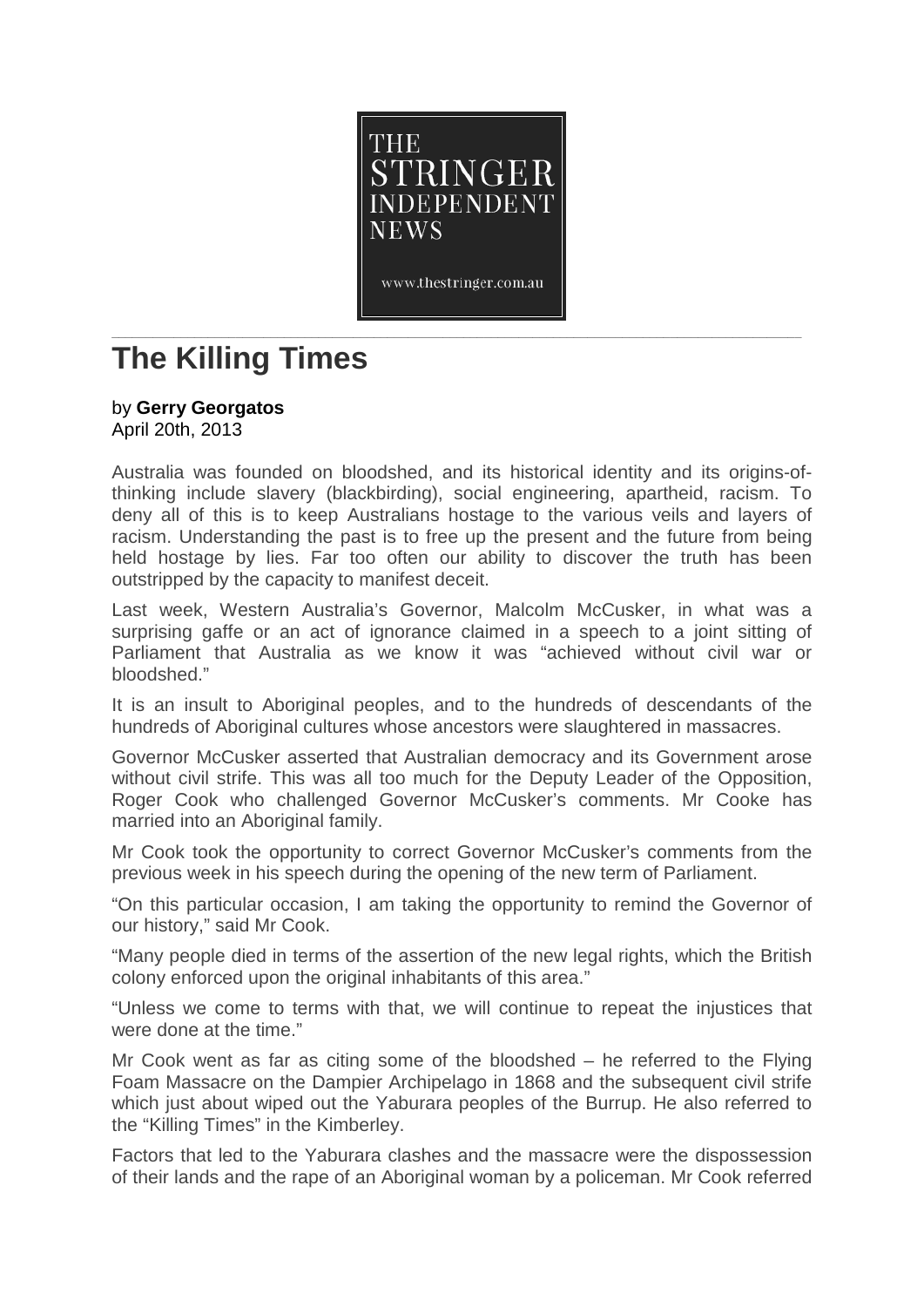to the massacres in the Kimberley from 1888 onwards. This culminated in the death of Bunaba warrior Jandamarra who was pursued for years by violent settlers, police and Government. He and his fellow freedom fighters were killed when cornered. Mr Cook said that the massacres were Australia wide.

Governor McCusker had said how Australia came about "is the envy of the many."

"Australia has one of the oldest democratic systems of government in the world, a system achieved without civil war or bloodshed, and which is the envy of many."

Governor McCusker made the speech in the presence of two parliamentarian who are Aboriginal – Ben Wyatt and the newly elected Josie Farrer who only last week in her maiden speech to her parliamentary colleagues said that she had lived racism her whole life and on a daily basis.

Mr Cook said that the widespread massacres had to be acknowledged by all Australians if the nation was to progress united. Mr Cook said that Governor McCusker's speech demonstrated a denial by some Australians, and was symptomatic of wider attitudes, "that blood was not shed in terms of the growth of this colony."

"The moment we turn our back and pretend that those things do not exist, we will forever be a small-minded colony that continues to be based upon ignorance," said Mr Cook.

Aboriginal Elders and leaders applauded Mr Cook's stance – including Aboriginal Legal Service WA CEO Dennis Eggington. "The founding of this country was most certainly built on bloodshed and murder and genocide," said Mr Eggington.

"Roger Cook has to be commended for pointing this matter out and in the manner in which he did."

In fact there were hundreds of massacres throughout Australia that cost tens of thousands of Aboriginal lives. Indeed, millions of Aboriginal peoples died or endured various oppressions, were victim to apartheid practices and to the atrocities committed by violent settlers and the institutional arms of the colonialist jurisdictions, by the Government troops and the police. Native police forces were created specifically to move on Aboriginal peoples.



The map is from the book 'Where is thy brother? : inter-racial massacres since invasion'. Originally published in Judith Monticone's Healing the land : a closer look at needs of the Australian (re)conciliation movement, by Healing the Land 1999. – courtesy of treatyrepublic.org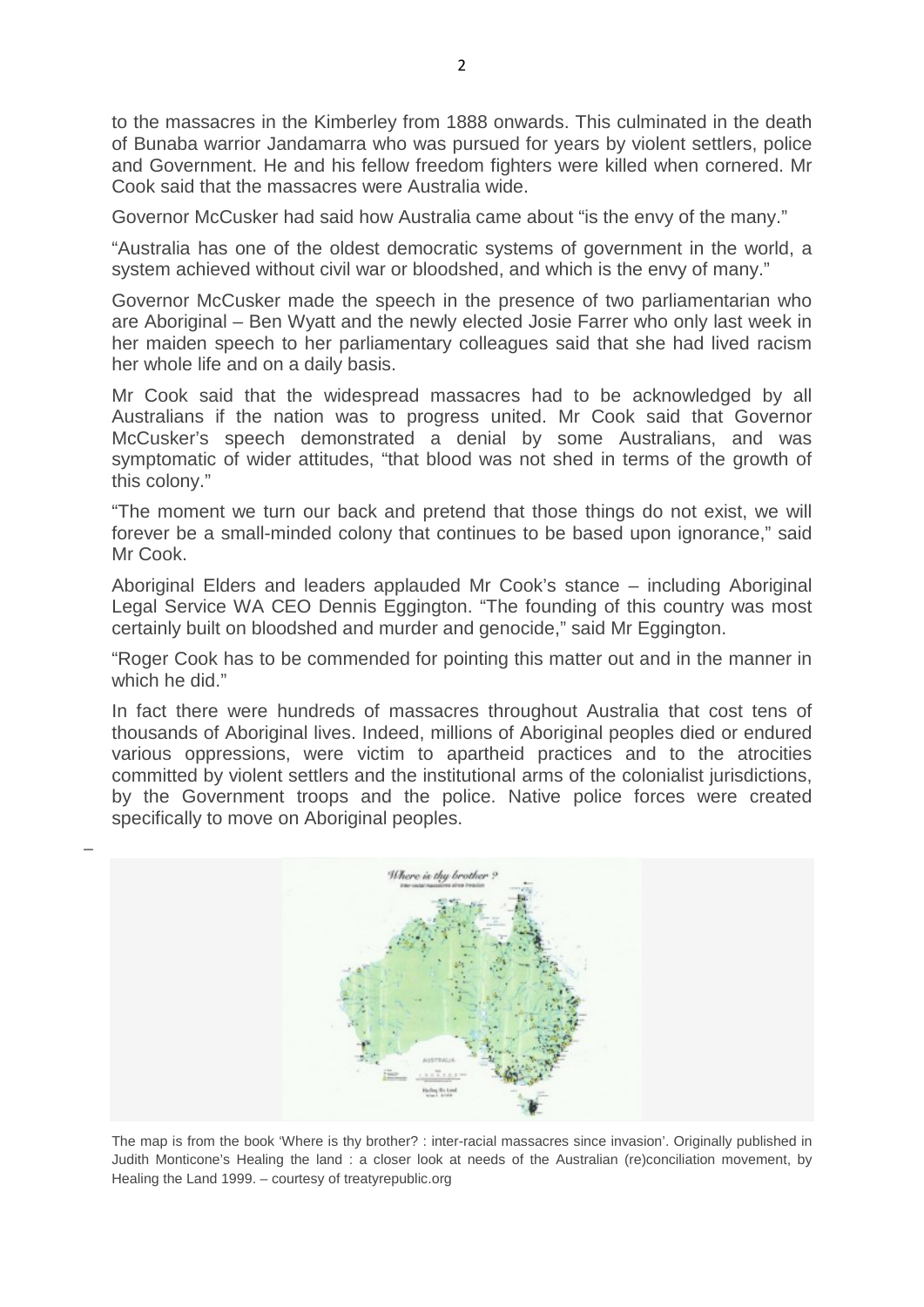## **A snapshot of Australian history in the 18th, 19th and 20th centuries**

Massacres of Aboriginal peoples were often not recorded.

In 1790, Governor Arthur Phillip issued an order for a delegation "of two captains, two subalterns and forty privates, with a proper number of non-commissioned officers from the garrison to bring in six of those Natives who reside near the head of Botany Bay, or, if that number shall be found impracticable, to put that number to death."

In 1804 the British massacred Aboriginal peoples at Risdon Cove, NSW. In 1816, another massacre took place along Cataract River, just south of Sydney. Governor Macquarie sent possies out against the Gundungurra and Dharawal peoples who had a problem with being dispossessed of their lands.

The Black War in Tasmania took place around the same time when violent settlers, whalers and sealers were bent on wiping out Aboriginal peoples who they saw as being in the way. Many describe what happened as an act of genocide. This atrocity culminated with 200 Aboriginal survivors rounded up and sent to Flinders Island.

Then there is the 1816 Appin massacre where on April 17 Government troops burnt the camps of the Dharawal people. The dead bodies were plunged over a cliff.

The Bathurst massacre in 1824 was alleged to have taken place over cattle being stolen. In 1828, 30 Pennemukeer Aboriginal peoples were killed during the Cape Grim massacre.

In 1830, the first official "punishment raid' was led on Noongar people in what is Fremantle, led by Captain Irwin. An alleged theft of goods from a settler's makeshift dwelling was met with retribution. Captain Irwin is quoted , "The tall savage who appeared the Chief showed unequivocal gestures of defiance and contempt."

"This daring and hostile conduct of the Natives induced me to seize the opportunity to make them sensible to our superiority, by showing how severely we could retaliate their aggression."

In 1883 the Convincing Ground massacre of Gundjitmajara people in Victoria led to 200 Aboriginal women and children being killed.

In 1834, in the Battle of Pinjarra in WA up to 160 Aboriginal people may have been killed despite official records stating only 14 deaths. In the subsequent years right throughout the South West of Western Australian Aboriginal peoples were slain.

In 1838, Sydney's Waterloo Creek massacre, later known as Slaughterhouse Creek – and which occurred on January 26 – led to 50 Kamilaroi people killed.

In 1838, the Myall Creek massacre occurred. This was the first Aboriginal massacre for which some European settlers were successfully prosecuted.

In 1838, there were also the Broken River and Gwydir River massacres, the massacres at Bowman, Ebden and Yaldwyn stations.

In 1839, followed the Campaspse Plains massacre, the Murdering Gully massacre with the Djargud Wurrung people nearly wiped out. During the same period violence between European settlers and Wiradjuri around the Murrumbidgee River was ongoing and would last to the end of the century.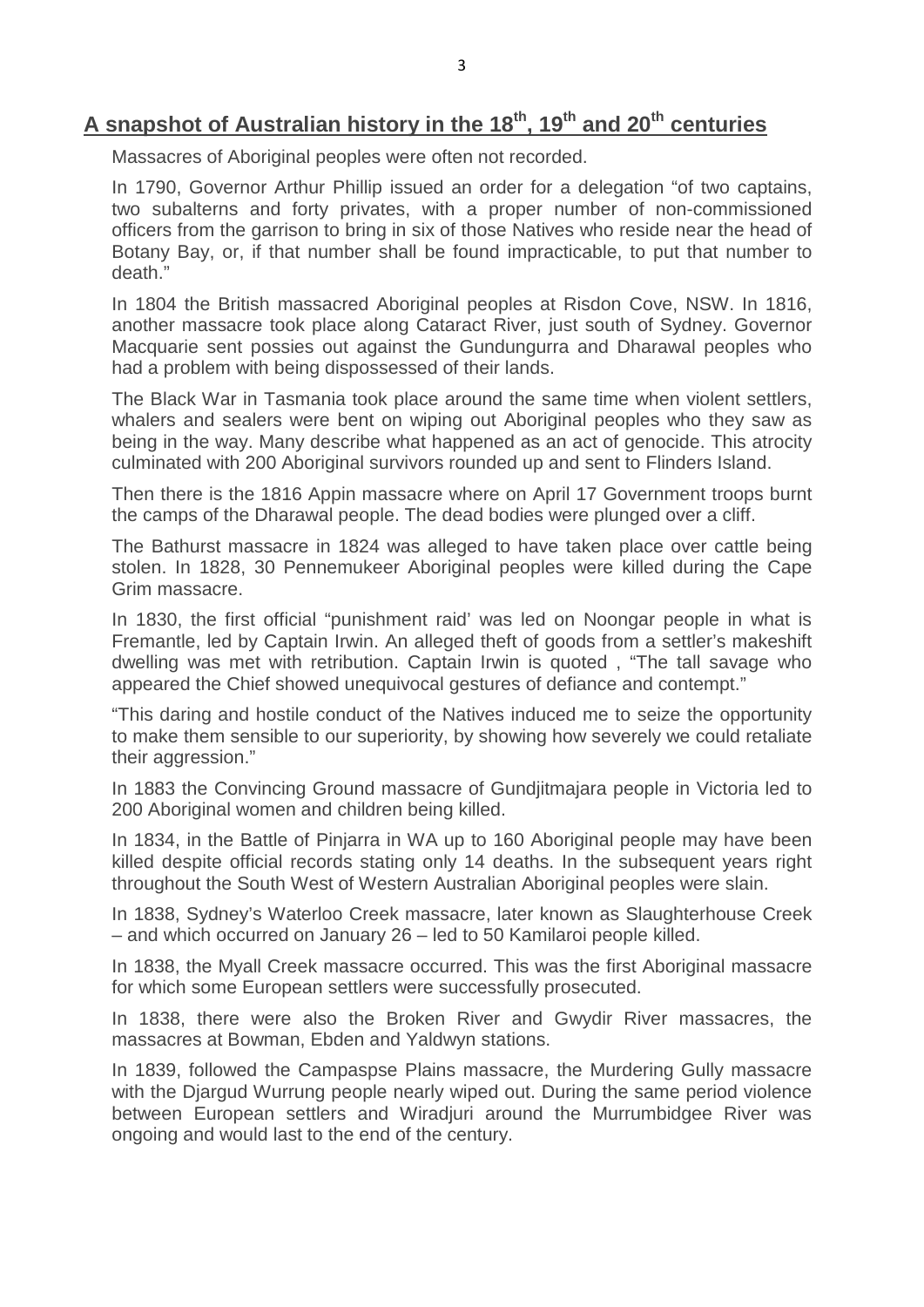In the Victorian Gippsland massacres during the 1840s up to 1,000 Aboriginal peoples were indiscriminately killed.

In 1841, the Rufus River massacre took 50 lives.

On August 27, in Western Australia at Lake Minimup Captain John Molloy "gave special instructions that no woman or child should be killed, but that no mercy should be offered the men. The bodies were lined up as a warning to others.

Settlers were also prone to poisoning Aboriginal peoples to death. Outside of Brisbane, in 1842, 60 Kabi Kabi died from eating flour laced with strychnine.

In 1842, at the Evans Head massacre, 100 Bundjalung people were killed.

In 1843, at the Warrigal Creek massacre up to 150 people were massacred. The Cape Otway, Balonne, and Condamine River massacres followed. The massacres of the Muruwari people at Hospital Creek followed, and then Brewarinna's Butchers Tree, the Barwon River and the Narran River massacres.

In 1849, there were the Mount Gambier massacres. In 1857, there was the massacre of the Yeeman people.

In 1861, in the Central Highlands of Queensland, in October and November police and violent settlers killed 170 Aboriginal peoples.

In 1865, the La Grange expedition into the Kimberley led to the deaths of 20 Aboriginal people.

In 1867, in Central Queensland, the Goulbolba Hill massacre claimed the lives of men, women and children. Native Police and about 100 settlers killed 300 Aboriginal people.

In 1868, the Dampier Archipelago's Flying Foam massacre led to the deaths of up to 150 Yaburara people.

In 1873, the Battle Camp massacre in far north Queensland wiped out many Aboriginal people, many of them would have met the settlers for the first time.

In 1874, the Northern Territory's Barrow Creek massacre cost 100 Aboriginal lives.

In 1875, the Blackfellow's Creek massacre in far north Queensland cost scores of Aboriginal lives. An inquiry absolving the settlers and troopers would hear, "The niggers got a dressing there…"

In 1879, once again in far north Queensland at Cape Bedford more than 30 Guugu-Yimidhirr people were killed. An inquiry heard, "Both outlets were secured by the troopers. There twenty-eight men and thirteen gins thus enclosed, of whom none of the former escaped. Twenty-four were shot down on the beach and four swam out to the sea never to be seen again."

In the 188os clashes were common in the Arnhem land between Yolgnu and settlers. There were several massacres.

In 1884 at the Battle Mountain near Mount Isa more than 200 Kalkadoon people were killed.

In 1887, in WA's Halls Creek there were the massacres of Djara, Konejandi and Walmadjari peoples.